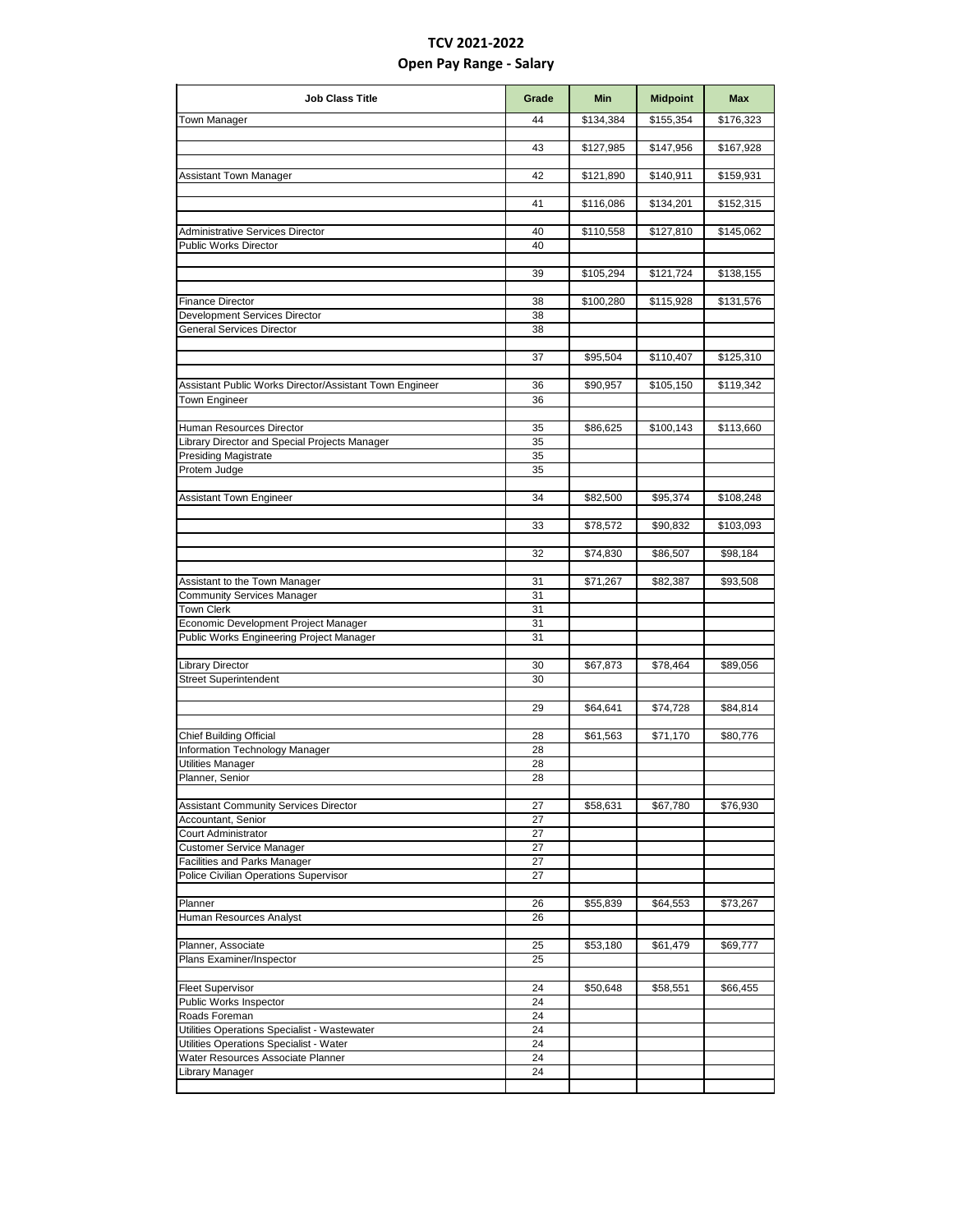## **TCV 2021-2022 Open Pay Range - Salary**

| Accountant                                              | 23 | \$48,236 | \$55,763 | \$63,290 |
|---------------------------------------------------------|----|----------|----------|----------|
| <b>Building Inspector</b>                               | 23 |          |          |          |
| Library Manager                                         | 23 |          |          |          |
| Paralegal                                               | 23 | \$48,236 | \$55,763 | \$63,290 |
| Plans Examiner/Inspector                                | 23 |          |          |          |
|                                                         |    |          |          |          |
|                                                         |    |          |          |          |
| Information Technology Support Technician, Senior (new) | 22 | \$45,939 | \$53,108 | \$60,276 |
| Assistant Planner                                       | 22 |          |          |          |
|                                                         |    |          |          |          |
| Parks Supervisor                                        | 21 | \$43,752 | \$50,579 | \$57,406 |
| Senior Services Administrator                           | 21 |          |          |          |
|                                                         |    |          |          |          |
| Accounting Technician II                                | 20 | \$41,668 | \$48,170 | \$54,672 |
| Code Enforcement Officer                                | 20 |          |          |          |
| Information Technology Support Technician               | 20 |          |          |          |
| Property & Evidence/Crime Scene Technician              | 20 |          |          |          |
|                                                         |    |          |          |          |
| <b>Customer Service Supervisor</b>                      | 19 | \$39,684 | \$45,876 | \$52,069 |
| <b>Recreation Specialist Aquatics Supervisor</b>        | 19 |          |          |          |
| Roads Maintenance Worker, Senior                        | 19 |          |          |          |
| Utilities Maintenance Mechanic                          | 19 |          |          |          |
| Utilities Maintenance Technician, Senior                | 19 |          |          |          |
| Fleet Mechanic / Services Coordinator                   | 19 |          |          |          |
|                                                         |    |          |          |          |
| Accounting Technician I                                 | 18 | \$37,794 | \$43,692 | \$49,589 |
| Administrative GIS Technician                           | 18 |          |          |          |
|                                                         |    |          |          |          |
| Administrative Technician, Senior - Town Manager        | 18 |          |          |          |
| Administrative Technician, Senior - Public Works        | 18 |          |          |          |
| Civilian / Training Officer                             | 18 |          |          |          |
| <b>Court Security Officer</b>                           | 18 |          |          |          |
| Deputy Town Clerk/Records Technician                    | 18 |          |          |          |
| <b>Fleet Mechanic</b>                                   | 18 |          |          |          |
| <b>Planning Assistant</b>                               | 18 |          |          |          |
| Permit Technician                                       | 18 |          |          |          |
|                                                         |    |          |          |          |
| Civilian Officer                                        | 17 | \$35,995 | \$41,611 | \$47,228 |
| Court Clerk                                             | 17 |          |          |          |
| Facilities Maintenance Worker, Senior                   | 17 |          |          |          |
| Parks Maintenance Worker, Senior                        | 17 |          |          |          |
| <b>Recreation Lead</b>                                  | 17 |          |          |          |
|                                                         |    |          |          |          |
| Animal Control Officer                                  | 16 | \$34,281 | \$39,630 | \$44,979 |
| Librarian, Technical Services                           | 16 |          |          |          |
| Librarian, Children's                                   | 16 |          |          |          |
| Utilities Maintenance Technician                        | 16 |          |          |          |
|                                                         |    |          |          |          |
| Administrative Technician - Various                     | 15 | \$32,648 | \$37,743 | \$42,837 |
| Audio/Video Technician PT- IT                           | 15 |          |          |          |
| Records Technician PT - Clerk and Civilian              | 15 |          |          |          |
| Roads Maintenance Worker                                | 15 |          |          |          |
|                                                         |    |          |          |          |
| <b>Facilities Maintenance Worker</b>                    | 14 | \$31,093 | \$35,945 | \$40,797 |
| Parks Maintenance Worker                                | 14 |          |          |          |
| <b>Recreation Coordinator</b>                           | 14 |          |          |          |
|                                                         |    |          |          |          |
| Cook                                                    | 13 | \$29,613 | \$34,234 | \$38,854 |
|                                                         |    |          |          |          |
| Administrative Technician Town Hall PT                  | 12 | \$28,203 | \$32,604 | \$37,004 |
| Lead Range Safety Officer                               | 12 |          |          |          |
| Library Clerk                                           | 12 |          |          |          |
|                                                         |    |          |          |          |
| Adoption Specialist/Shelter Technician                  | 11 | \$26,860 | \$31,051 | \$35,242 |
| Pool Manager                                            | 11 |          |          |          |
|                                                         |    |          |          |          |
| Custodian                                               | 10 | \$25,714 | \$29,639 | \$33,565 |
|                                                         |    |          |          |          |
| Aquatics Instructor                                     | 9  | \$25,459 | \$28,555 | \$31,650 |
| Assistant Cook                                          | 9  |          |          |          |
|                                                         |    |          |          |          |
| Cashier                                                 | 8  | \$25,272 | \$28,684 | \$32,095 |
| Head Life Guard                                         | 8  |          |          |          |
| Kitchen Assistant                                       | 8  |          |          |          |
| Range Safety Officer                                    | 8  |          |          |          |
|                                                         |    |          |          |          |
| Administrative Aide- PT Senior Center                   | 7  | \$25,272 | \$28,684 | \$32,095 |